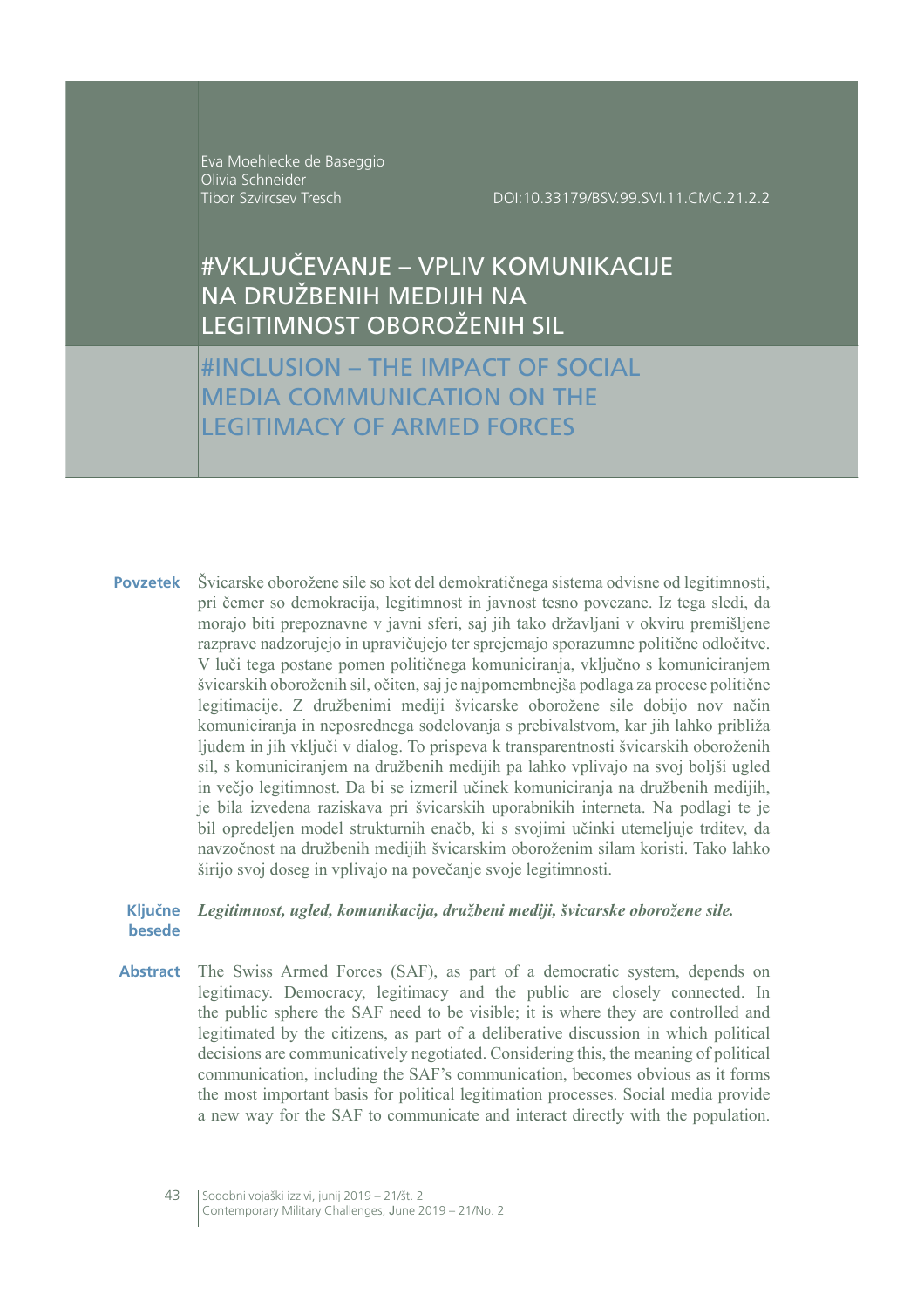The SAF's social media communication potentially brings it closer to the people and engages them in a dialogue. The SAF can become more transparent and social media communication may increase its reputation and legitimacy. To measure the effects of social media communication, a survey of the Swiss internet population was conducted. Based on this data, a structural equation model was defined, the effects of which substantiate the assumption that the SAF benefits from being on social media in terms of broadening its reach and increasing legitimacy values.

#### **Key words** Legitimacy, reputation, communication, social media, Swiss Armed Forces.

**Introduction** In the past decade, social media have become an integral part of communication. The Swiss Armed Forces (SAF) were hesitant to communicate on social media for a long time. It was only in February 2017 that social media communication was introduced. with an official SAF Instagram account.<sup>1</sup> The launch of the channel was the first step in implementing the social media concept as a whole. So far, the Instagram communication by the SAF seems to be successful, and the community is growing steadily. But besides the quantitative numbers on the growth rate, there is also the question of how social media communication affects the SAF and its perception among the Swiss people in terms of their legitimacy. Social media are not simply different channels in a communication tool kit; being interactive and user-engaging platforms, they add a new element to corporate communication, in this way marking an intervention or even a disruption in the former communication behaviour of organizations, and so must be considered and included in their strategic communication. On social media, users discuss what is presented to them, and these discussions may entail positive aspects, but also critical questions, accusations, and falsification of facts. This risk has always been present even in oral conversations, but along with social media communication goes a certain degree of loss of control of written follow-up conversation, accompanied by the latent risk of public outrage, the so-called 'shitstorm'.

> In these times, when communication has become one of the main legitimation mechanisms for an organization, this area of tension gains an importance beyond likeability. Communication, or in the case of armed forces political communication, is about conveying information to the public sphere and thereby creating room for public opinion to be formed. Establishing transparency by communicating more openly supports trust and legitimacy (von Bredow, 2008). These are affected by consent or dissent not only by the communication content of the SAF, but also by its communication strategy.

> Thus, the question pursued in this paper is how social media communication affects the legitimacy of the SAF. It draws upon data from a study conducted in spring 2018. The paper begins by outlining the theoretical framework of the study before moving to a methodology chapter, in which the conducted study is described, including the

<sup>&</sup>lt;sup>1</sup> armee.ch. the SAF's official Instagram account.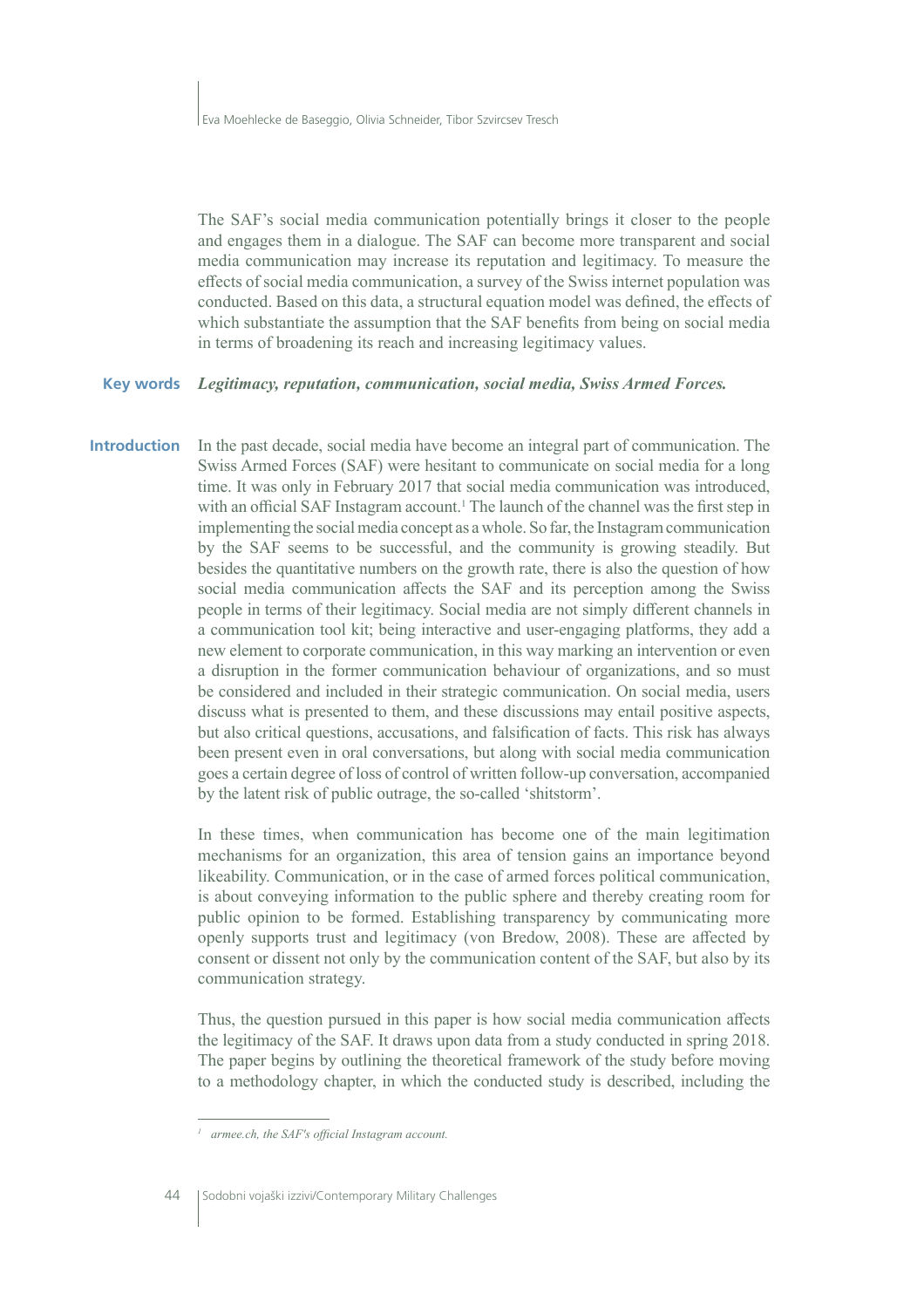operationalization of the main concepts and the methods applied. Following this, the results are presented and discussed, and the paper concludes with some final remarks.

#### **LEGITIMACY AND REPUTATION** 1

In a democratic society, with its different systems of economy, education or politics, the public sphere and the media are closely connected, as the media is the one system which is about conveying information. The media system functions as a bridge between the different systems and the public, while all of these systems are social phenomena of mutual interdependence, with a strong connectedness between the political and the media system (Sarcinelli, 1998). In the past few decades, the interdependence of the two systems has grown into a true fusion of political and media reality, understood as the mediatization of the political system (ibid). This term includes the reception of the political system as imparted by the media, and the orientation of all political action through the means of the media system's logic (ibid). Considering this background, the importance of political communication and public news coverage is explained, as it forms the most important basis for political legitimation processes. The organizations of the political system are especially dependent on communication taking place. Citizens need information about the political system of their country in order to fulfil their civic duties (Brainard & McNutt, 2010). Such information can be imparted not only by the media system but also by the political system itself. Direct communication offers an organization an opportunity to address the citizens and to steer communication in the direction they prefer. Social media is a superb tool for direct communication, especially when wanting to convey a modern image of the organization.

#### 1.1 The licence to act: legitimacy

Legitimacy is a prerequisite for a political organization in a democratic society. The literature differentiates between a *claim* for legitimacy, which if fulfilled implies that the organization is based on rightful and commonly binding principles, and the *conviction* of legitimacy, meaning the citizens also recognize the organization as rightful and binding (Braun & Schmitt, 2009). During the Cold War, the legitimacy of the armed forces was unquestioned (Deverell et al., 2015), but with the end of that imposed threat, a need for new legitimation mechanisms became necessary. Communication as an instrument to convey information about the armed forces became one of the main mechanisms to foster legitimacy (ibid). It contributes to the development of the openness and transparency of the organization. By having access to information about an organization, the public can debate it and exercise its controlling function (Imhof, 2006). This public control and its inherent possibility of intervention if things go wrong creates legitimacy (ibid). Legitimacy is defined as "a generalized perception or assumption that the actions of an entity are desirable, proper, or appropriate within some socially constructed system of norms, values, beliefs, and definitions." (Suchmann, 1995, p 574). It is the belief in the moral right of an organization to possess and exercise power and influence (Dogan, 1992).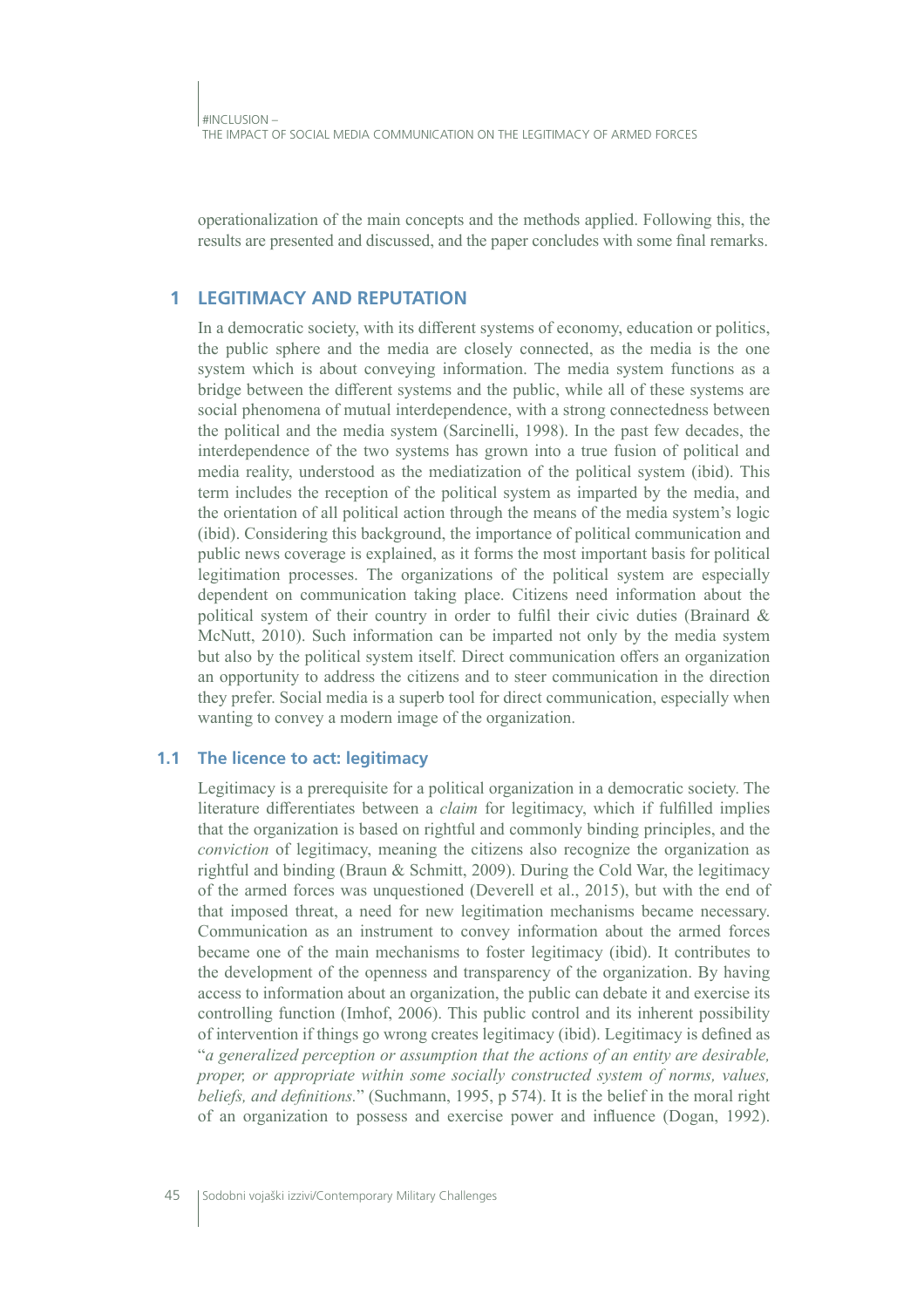Legitimate organizations are perceived as more valuable and meaningful, with a higher degree of predictability and therefore also trustworthiness (Suchmann, 1995). Social media communication, with its huge potential audience, however, has often been associated with a risk to the armed forces' legitimacy that goes beyond the possible loss of control of follow up-discussion (Olsson et al., 2016).

If an organization engages in new activities, such as social media communication, it needs legitimacy for the activities themselves (Suchmann, 1995). However, the legitimation process of innovative fields or activities is usually accompanied by a parallel de-legitimation process of the existing or former organizational mechanisms, precisely because of the innovative activities (DiMaggio, 1988), which will not please everybody. With the armed forces being on social media, there is a conflict between the traditional values generally associated with armed forces: authority, hierarchy, formality and a certain degree of secrecy, and the values of openness, informality and deliberation associated with social media communication (Olsson et al., 2016). For those clinging to the latter values, social media communication might potentially strengthen the legitimacy of the armed forces.

### 1.2 The political capital: reputation

Reputation serves as the reduction of complexity, and is of fundamental importance for the economic or societal system of a nation by contributing substantially to the maintenance of the social order (Eisenegger  $&$  Schranz, 2015). In this paper, the term reputation leans on a concept rooted in the sociology of the public sphere. It understands reputation as a three-dimensional concept, consisting of functional, social and expressive reputation (Eisenegger & Schranz, 2015). These three dimensions are in line with a Habermasian view of the world and the corresponding objective, social and subjective worlds (Eisenegger & Imhof, 2007). According to Habermas, actors must always succeed in all three worlds, due to the fact that *»the rationalization of* modern thinking has led to a differentiation of three worlds« (Eisenegger & Imhof, 2007, p 245, translation by the authors). In the objective world of cognitive facts, competence and success are measured through expected performance and manifest themselves as functional reputation. The social world of norms and values is judged upon moral integrity. Social reputation is about good citizenship or governance and respecting the prevailing norms and values. Expressive reputation is formed in the subjective world and is mainly based on emotional taste (Eisenegger & Schranz, 2015). It is about the emotional attractiveness, trustworthiness and uniqueness of an actor. The way an actor is portrayed in the media is thus decisive in the development of their expressive reputation. Thus, reputation  $-$  if high  $-$  generates a favourable attitude towards an actor, which public sector agencies can dispose of as political capital. In this paper, expressive reputation does not rely on how the SAF are portrayed in public communication, but on the impression they evoke by cultivating their social media channels. This impression, however, is not created by the SAF's social media communication alone. It is subject to other influences, such as one's opinion about social media in general or, more specifically, about a person's perception of the political potential inherent in social media. Social media are often discussed as either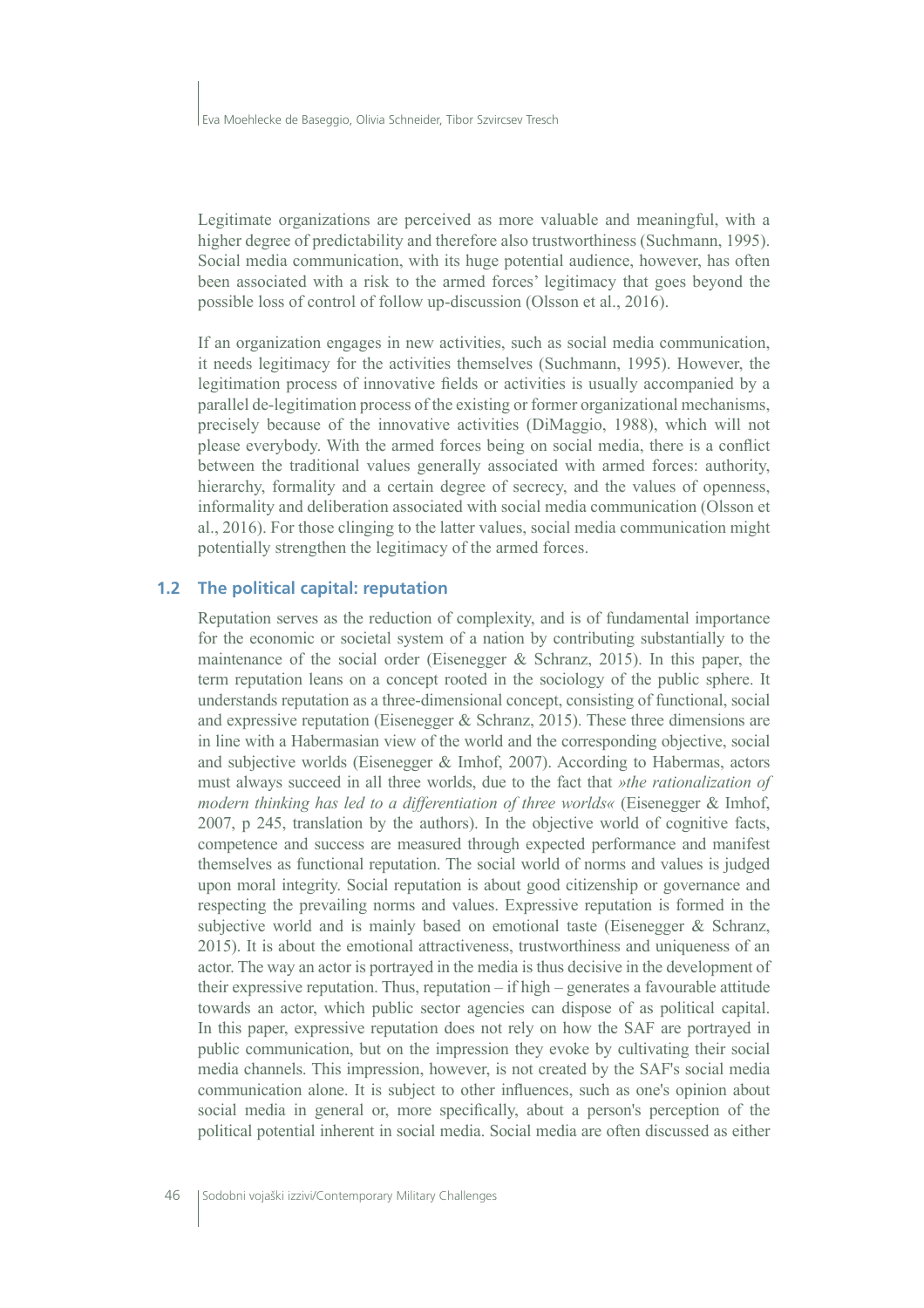an opportunity for or a threat to democracy (Foos et al., 2015), which again supports the thesis that new activities need legitimation themselves (Suchmann, 1995).

### **1.3 Interrelationships of reputation and legitimacy**

The impact communication has on legitimacy goes mainly through reputation. The extent of the reputation an organization retains, be it favourable or not, is decisive for the trust it enjoys (Eisenegger & Imhof, 2007). Trust is an integral element of legitimacy.

Reputation and legitimacy are closely related; legitimacy stands for the social acceptance of an organization (Deephouse & Carter, 2005), whereas reputation comprises the general estimation of it (Fombrun, 1996). In contrast to private sector enterprises, which are in a constant condition of competition and therefore heavily reliant on reputation as a distinction factor, for public sector agencies legitimacy is the crucial factor (Waeraas & Byrkjeflot, 2012). They depend on legitimacy as their licence to act (Deephouse & Carter, 2005). For public sector agencies, a good reputation serving as political capital is not an existential need, but substantially strengthens legitimacy (ibid). For reputation to be formed, information about the agency is needed, comprising knowledge of its performance for functional reputation, an impression of its societal prestige (social reputation) and emotional impressions created through its communication (expressive reputation). These factors generate trust, which is a precursor of legitimacy. Thus, public sector agencies should focus on building a strong reputation supported by as many groups as possible (Waeraas & Byrkjeflot, 2012).

Following these theoretical assumptions, the way in which the SAF are perceived functionally, socially and expressively influences the legitimacy of the organization. Based on these considerations, the question pursued in this paper is whether the official social media communication of the SAF has an impact on legitimacy through reputation. Of particular interest is the potential effect of expressive reputation on legitimacy. It is the concept which specifically measures the effect of the image and impact which the SAF creates by its social media presence.

## **1.4 The shaping effect of attitudes**

Attitudes largely affect the perception and behaviour of a person (Ajzen and Cote, 2008). Figuratively, they are the glasses through which one perceives reality and filters all sensations. In the case of the SAF, attitudes towards the necessity of the SAF heavily affects the three dimensions of reputation and legitimacy. People who see the existence of the SAF as an absolute necessity will filter all information about it differently from those who judge its existence as less necessary.

Furthermore, a person's attitude towards the political potential of social media affects expressive reputation in the same way. People who believe social media carry an inherent potential to intervene in political events in a positive way will perceive the SAF's social media presence differently from those who think of social media as manipulating or a threat to democracy. Such attitudes will even affect the legitimacy of the SAF.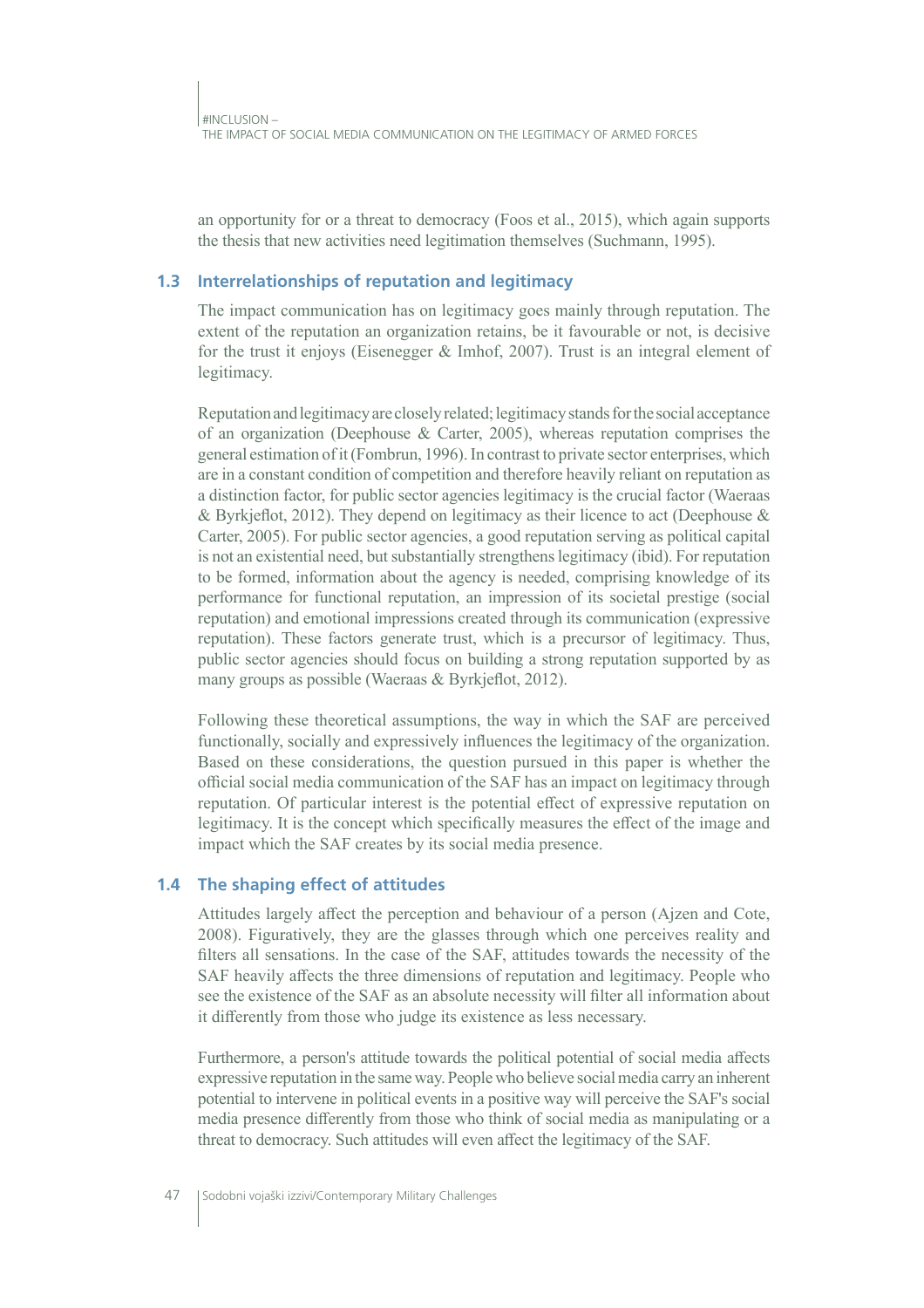#### **1.5 Demographic influences**

The demographic characteristics of gender, age, education and political orientation are associated with the level of reputation and legitimacy a person attributes to an organization. Women tend to evaluate public sector agencies which are related to public safety more highly in terms of reputation and legitimacy than men (Lee & Van Ryzin, 2018). Older people generally favour law enforcement agencies more highly in terms of reputation and legitimacy than younger cohorts (ibid). A higher education is, generally speaking, accompanied by a lower reputation and legitimacy of armed forces (ibid). Political orientation also influences the reputation and legitimacy of armed forces. Conservative people evaluate these concepts more highly for armed forces than liberals (ibid). On the left-right scale of political orientation, those who are more towards the right end of the spectrum assess the armed forces' reputation and legitimacy more highly (Szvircsev Tresch et al., 2018).

#### **2 METHODOLOGY**

#### **2.1 Path model**

The theoretical considerations postulate interrelationships between legitimacy and the three-dimensional concept of reputation (functional, social, expressive; see Figure 1). These constructs, however, do not stand in isolation, but are affected by demographic variables (political orientation, education level, gender and age) and the perceived necessity of the SAF. As outlined in section 2.4, one's attitude towards the political potential borne by social media as communication platforms shapes the perception of social media communication, and therefore in the present model the expressive reputation of the SAF (see Ajzen & Cote, 2008).

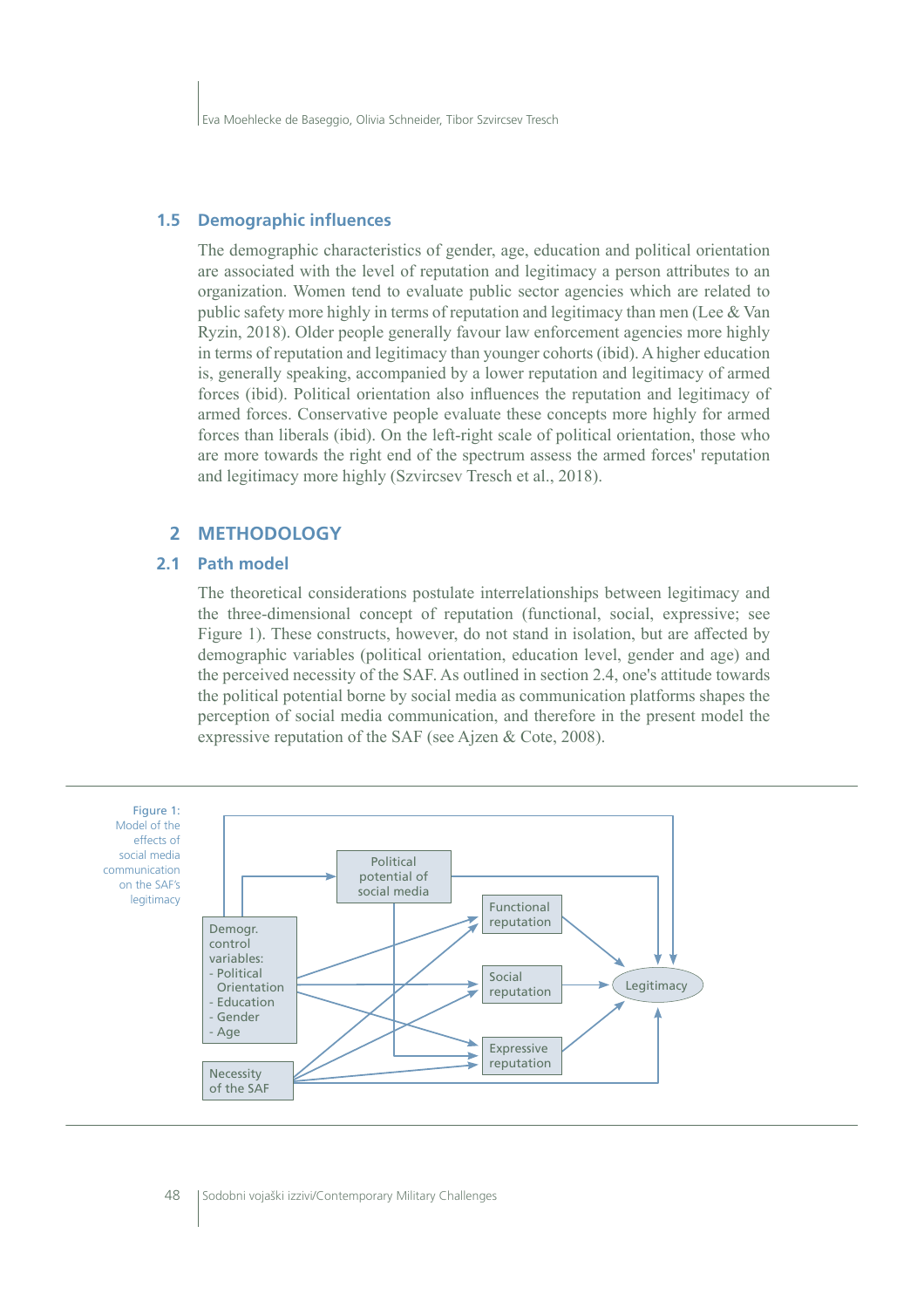## 2.2 Survey, data collection and sample

To analyze the effects of the above path model, an online survey was created. The survey contained questions regarding the social media usage of the Swiss online population; attitudes towards the general, political and specifically the SAF's use of social media; knowledge of and interaction with the SAF social media channels; and questions pointing to the SAF's reputation and legitimacy.

The survey was conducted in May 2018 through computer-assisted web interviews with an original sample of 1213 people.<sup>2</sup> The sample included the three main language regions of Switzerland (the German, French and Italian speaking areas). Of the sample, 78% actively used social media and 22% did not, where active social media use was defined as exceeding mere written communication such as email or WhatsApp messages and passive Youtube use. The 22% not using social media were a control group for the effects of social media use on the reputation and legitimacy of the SAF. The overall sample was representative of the resident population of Switzerland between 15 to 60 years, who consulted the internet privately at least once a week, and who could be interviewed in German, French or Italian. It was defined according to language region, age, and gender quotas.

Due to the nature of the statistical method applied, which asks for all cases to be complete, the sample needed to be reduced to 693 cases. There were 277 female  $(40\%)$  and 416 male participants  $(60\%)$ . Of these, 79% used social media (21% did not use social media), and 17% of the social media users knew at least one social media channel of the SAF (23% in the original sample).

# 2.3 Operationalization and item analysis

#### $2.3.1$ **Endogenous predictors**

The opinion on the political potential and use of social media platforms is built as a battery of eight items, such as whether social media are a means to rise up to the political elites, or whether they allow the manipulation of voters. These were divided into the 'positive and negative attitudes towards political use of social media' indices (6 items; 2 items). They are formative constructs following theoretical considerations (Weiber & Mühlhaus, 2014).<sup>3</sup>

As explained in the theoretical part, the present paper distinguishes reputation in different dimensions corresponding to a Habermasian perception of the world (Eisenegger & Schranz, 2015). Representing the social perspective on the world, social reputation reflects the prevailing values and norms of a society, and therefore consists of both the personal and the perceived societal prestige and of the general impression of the SAF. This suggests that norms and values are implicitly present in

<sup>&</sup>lt;sup>2</sup> Survey conducted by LINK Institut, Switzerland.

 $3$  For more information concerning the composition of the different indices in the model, please contact the authors.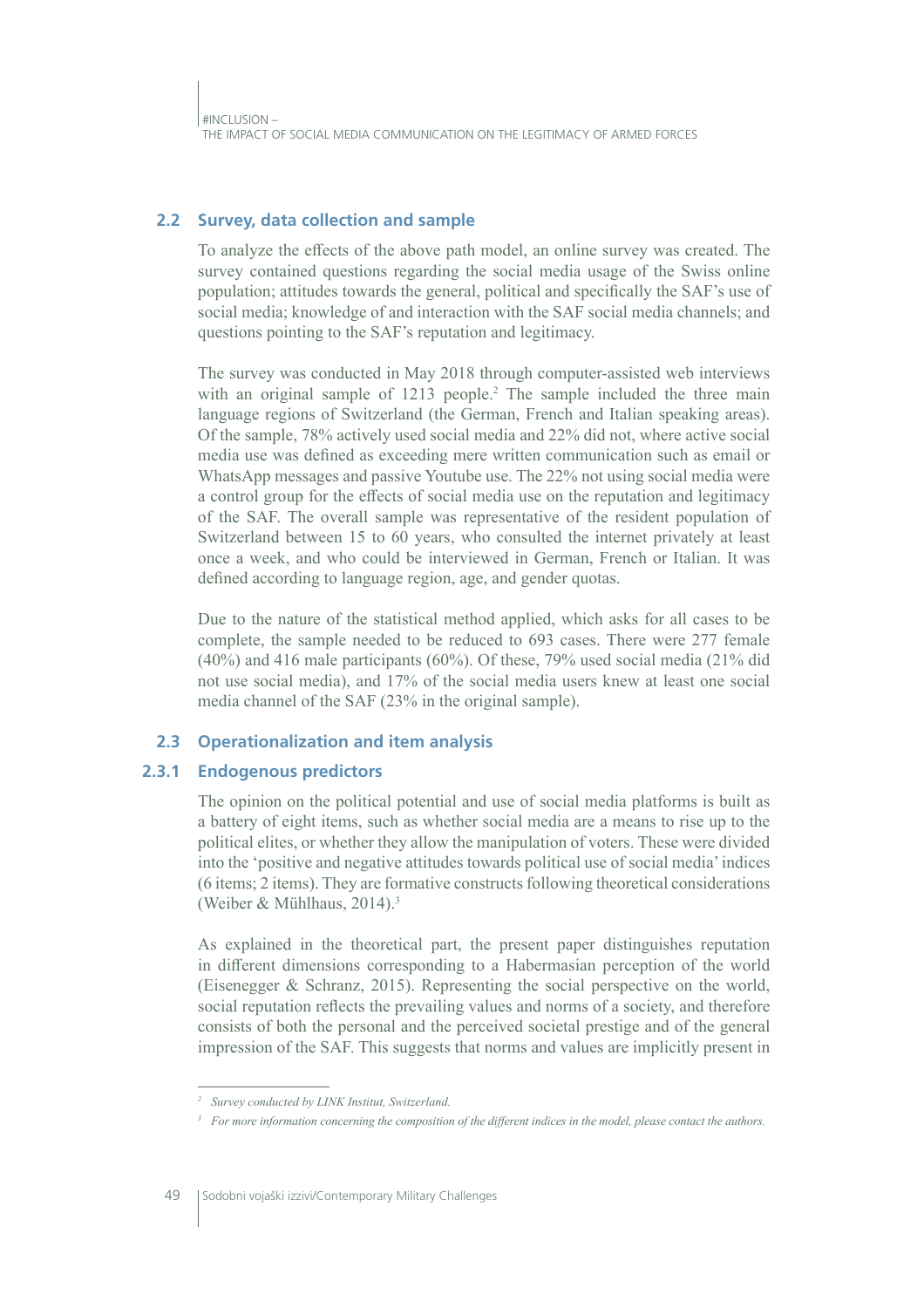Eva Moehlecke de Baseggio, Olivia Schneider, Tibor Szvircsev Tresch

the overall impression one has about an organization. Social reputation is a reflective model with a Cronbach's  $\alpha$  of .818 (3 items).

Expressive reputation is the dimension mirroring emotional judgements in the subjective world, generally conveyed by the media. It is operationalized by forming an index of four items measuring the participants' attitude towards the impression the SAF creates in developing and maintaining a social media presence, such as the SAF is becoming more modern, more transparent, and closer to the people, and whether they are more open to current developments by being on social media. The expressive reputation index was confirmed by factorial analysis and shows a good Cronbach's  $\alpha$ -value of .879 (4 items).

The third dimension, functional reputation, stands for the objective perspective on the world and is about measurable success. In this study, it is operationalized as satisfaction with three specific missions of the SAF (besides its overall mission to protect the country and its people). Functional reputation is a formative construct and was formed as a sum index (3 items).

### 2.3.2 Dependent construct

Legitimacy requires trust and a certain degree of satisfaction with the performance of the organization (Deephouse & Carter, 2005). The indicator's measurement model therefore consists of the 3 items 'trust in the SAF', 'satisfaction with the overall performance of the SAF', and 'general satisfaction with its mission to protect the country and its people'. It thereby largely follows the operationalization of legitimacy of the police by Grimmelikhuijsen and Meijyer (2013). Another item, 'attitude towards the necessity of the SAF', which in theory belongs to legitimacy, was excluded in order to control the influence of personal conviction of the necessity of the SAF. Although legitimacy is included in the statistical analysis as a latent construct and therefore treated as a factor, it was subjected to a factorial analysis and a reliability test (Cronbach's  $\alpha$  of .878).

### 2.3.3 Exogenous variables

Besides these constructs, the theory postulates relationships between the demographic control variables and the reputation and legitimacy of public sector organizations (Lee & Van Ryzin, 2018). The demographic variables used in the present model are gender, age, level of education and political orientation (left-right, liberal-conservative and ecology-technocracy scales), which to a certain degree shape a person's perception of the government and its agencies (ibid). As elaborated in section 2.4, the variable 'attitude towards the necessity of the SAF' is used as a predictor in order to control for personal attitude towards the SAF.

#### 2.4 Structural equation model

The theory postulates interrelationships between the demographic and control variables, the attitude towards the political use of social media, the three-dimensional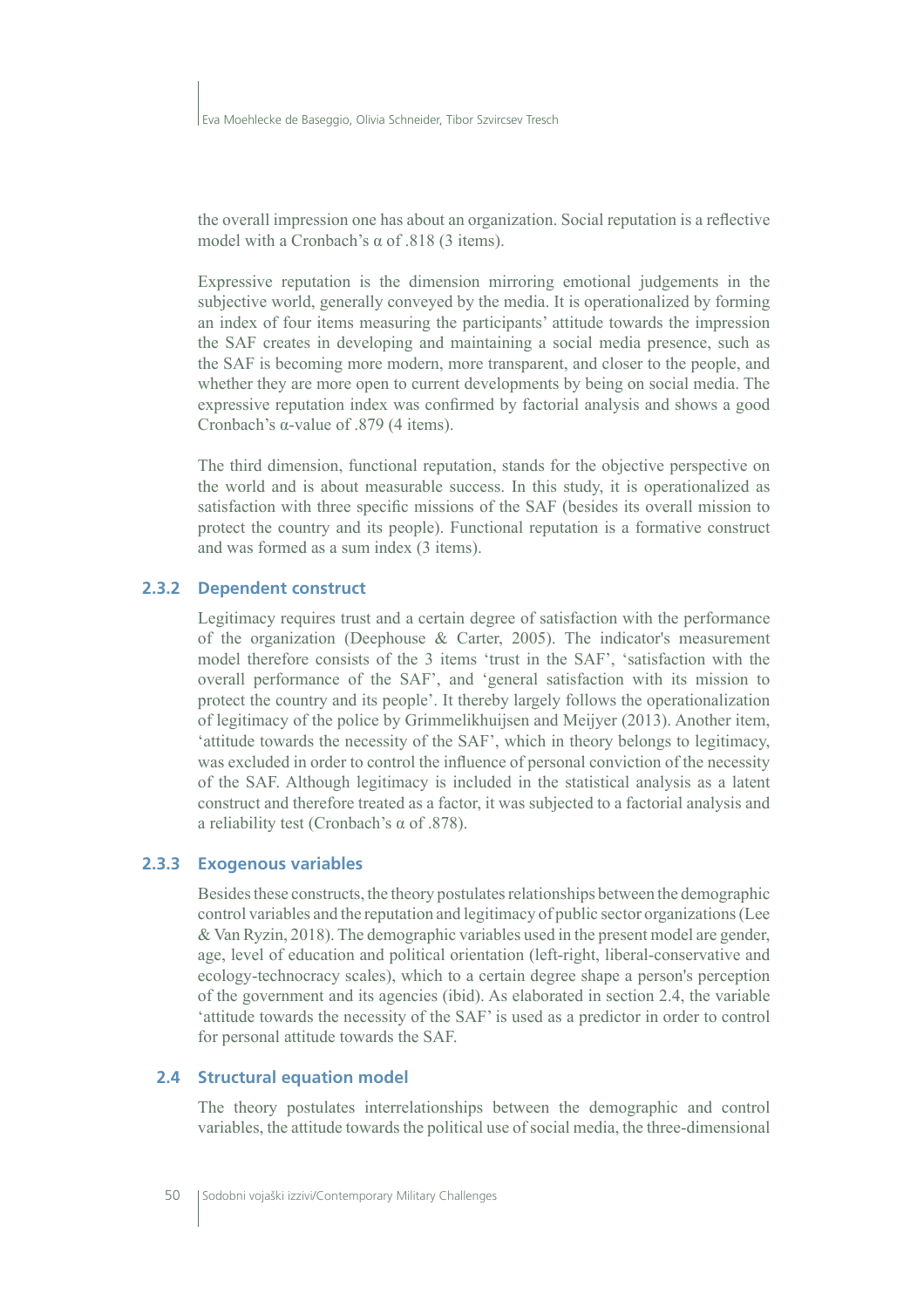concept of reputation, legitimacy and knowledge of the SAF channels. In order to mirror these complex interrelationships, a structural equation model (SEM) was set up. By the application of a SEM, indirect effects can be calculated, and at the same time the effects of the different variables are isolated from correlations and further disturbances (Kline, 2005).

It is assumed that the SAF's social media presence affects the expressive reputation of the organization and, through that, its legitimacy. In order to isolate such an effect and the subsequent differences between those who know the SAF social media channels (Group 1), those who use social media but do not know the SAF channels (Group 2) and those who do not use social media (Group 3), a multiple group analysis was performed.

#### **RESULTS**  $\overline{\mathbf{z}}$

The following section first presents the descriptive characteristics of the sample and subsequently illustrates the calculated model.

#### $3.1$ **Bivariate analyses**

Of the 693 people interviewed in the course of the survey, 79% use social media. Of these, 17% know at least one social media channel of the SAF. These are mainly young (53%, as compared to 26% middle-aged and 21% old), politically leaning towards the right (60%, as compared to 20% centre and 20% left) and see the SAF as absolutely necessary  $(54\%$ , as compared to 23% quite necessary, 17% somewhat necessary, and 6% not necessary at all).<sup>4</sup>

The SAF enjoy high legitimacy in Switzerland (see Szvircsey Tresch et al., 2018). Of the participants, 72% evaluate the SAF's legitimacy highly (high: 39%; rather high: 33%, rather low: 21%; low; 7%).<sup>5</sup> There are significant group differences when comparing the reputation and legitimacy values aligned with the social media use of the respondents and their knowledge of the SAF's social media channels (see Figure 2). Those who know the SAF's social media channels differ significantly from the remainder in their assessment of the expressive, social and total reputation of the SAF (CC<sup>6</sup>: .224\*\*\*, .194\*\*\*, resp. .231\*\*\* for total reputation)<sup>7</sup>. For functional reputation, there are no significant differences between the three groups. Finally, the values of the legitimacy index differ significantly from social media users who do not know the SAF's channels to the two other groups (CC: 0.172<sup>\*\*</sup>).

In the structural equation model, the values of "somewhat necessary" and "not necessary at all" were combined into one value group due to low case numbers.

<sup>&</sup>lt;sup>5</sup> Grouped values of the index legitimacy (3 items)

 $6$  CC stands for Contingency Coefficient. It is a measure of association that indicates whether two variables are dependent or independent of each other.

<sup>&</sup>lt;sup>7</sup> Statistical significance is specified as \*p < 0.05, \*\*p < 0.01, \*\*\*p < 0.001.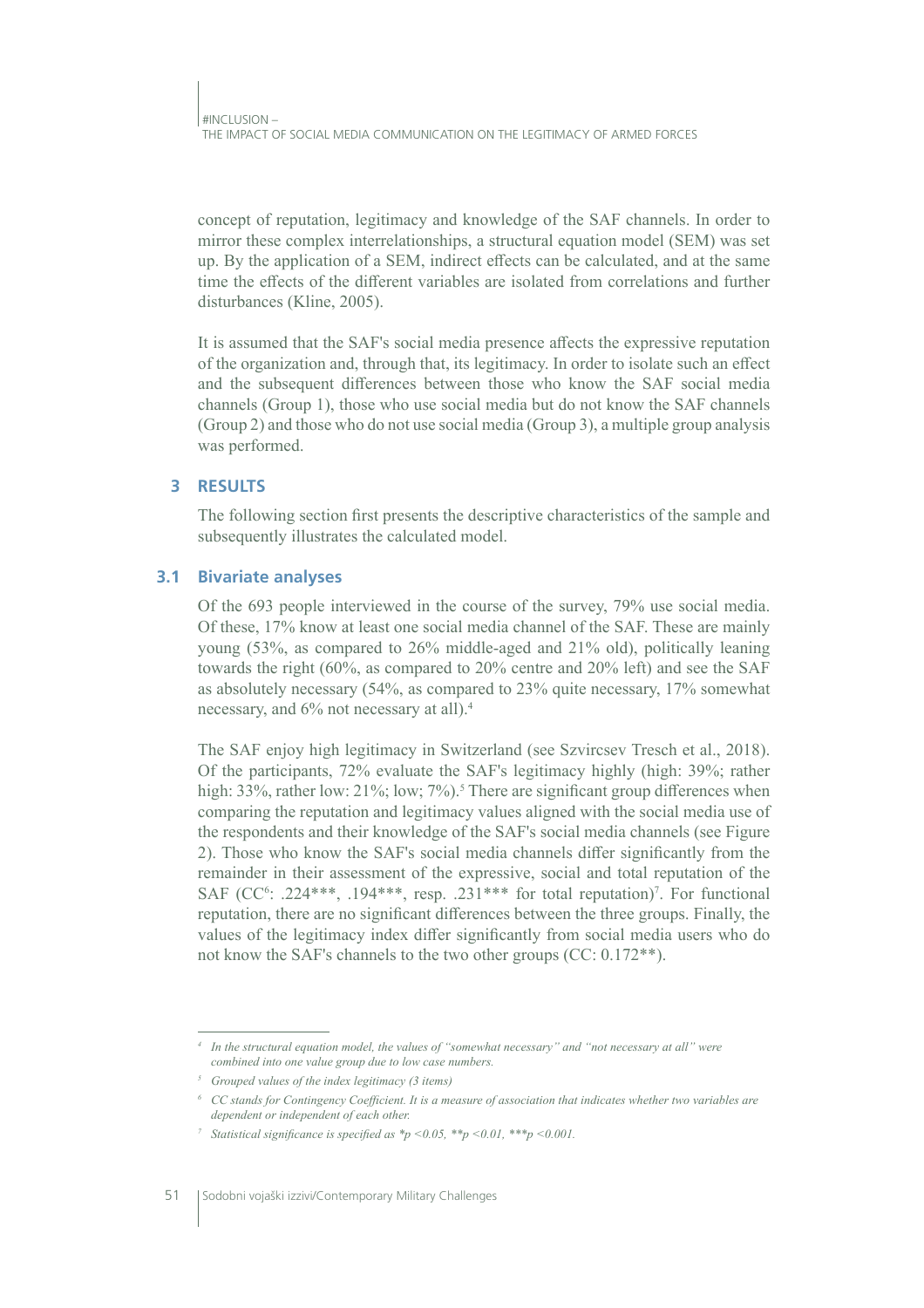

Group 1 (Use Social Media and know the SAF channels): N= 118; Group 2 (Use Social Media, do not know the SAF channels): N=430; Group 3 (Do not use Social Media): N= 145; Total N=693.

#### 3.2 Impact of reputation on legitimacy: structural equation model

The model, shown in Figure 1, is a recursive one with manifest indicators and is positive definite without Heywood Cases (Weiber & Mühlhaus, 2014). All the indices acting as predictors were created before integrating them into the model. The dependent entity of legitimacy is a latent construct, consisting of three items, so the empirical anchoring of the latent variable is given (Baltes-Götz, 2008).

With a Chi-Square value of 317.6 after 25 iterations and 128 degrees of freedom, the model is over-identified. It shows good model fit with a CMIN/DF of 2.481, a CFI of .976 and a RMSEA of .033.8 The overall model was calculated with a sample of N=693 and explains 85.9% of the variance of the legitimacy the SAF has in Switzerland.<sup>9</sup> The strongest direct effects<sup>10</sup> on legitimacy are observed in social reputation (.716\*\*\*), followed by functional reputation (.121\*\*\*), expressive reputation  $(.120***)$  and attitude towards the necessity of the SAF  $(.098***)$ .

### 3.2.1 Group 1: Knowledge of the SAF social media channels

For Group 1, those who use social media and know the SAF social media channels  $(N=118)$ , the model explains 87.6% of the variance of legitimacy. Social reputation shows the strongest effect on legitimacy (.847\*\*\*; see Table 1). Expressive reputation affects legitimacy directly, but with a lower value  $(.209***)$ . Functional reputation does not have a significant direct effect on legitimacy.

<sup>&</sup>lt;sup>8</sup> The goodness of fit of a model is indicated by certain key figures such as the Minimum Discrepancy divided by its Degrees of Freedom (CMIN/DF), the Root Mean Square Error of Approximation (RMSEA) and the Comparative-Fit Index (CFI).

 $9$  For the overall model, please contact the authors of this study.

<sup>&</sup>lt;sup>10</sup> All coefficient values are standardized values.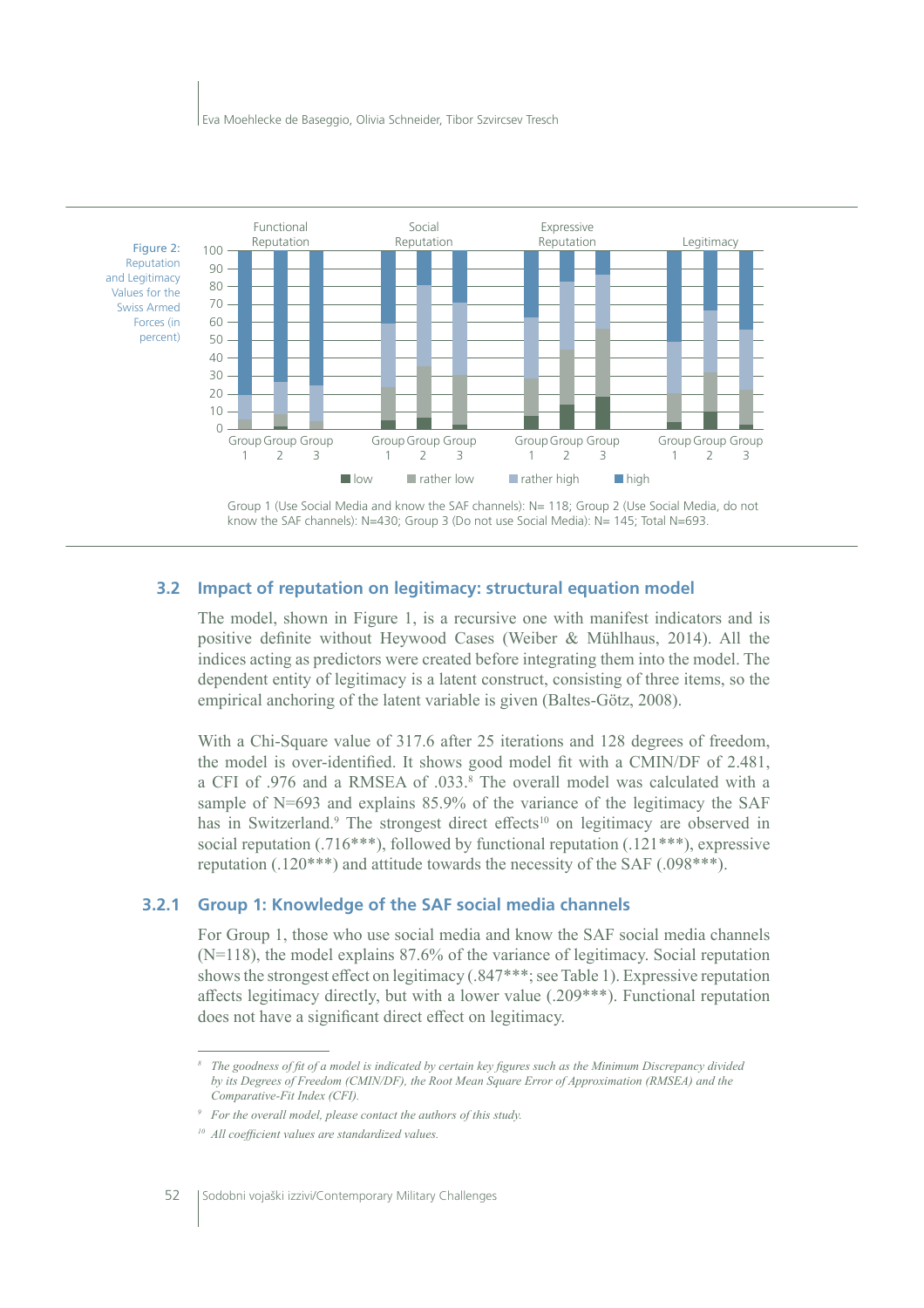The highest predictor for social reputation is the attitude towards the necessity of the SAF (.529\*\*\*). Political orientation shows a direct effect within Group 1. The more to the right a person places themselves on the political left-right scale, the higher the value of social reputation of the SAF to that person (.179<sup>\*</sup>). On a scale of liberal to conservative, the more conservative people are, the higher social reputation will be (.174<sup>\*\*</sup>). Attitude towards the necessity of the SAF is the principal predictor of functional and expressive reputation (.383\*\*\*; .219\*). Political orientation on the leftright scale affects expressive reputation almost the same (.205<sup>\*</sup>). The more politically right people are, the higher they will perceive the expressive reputation of the SAF. Attitude towards the political use of social media affects expressive reputation both in its positive  $(.202*)$  and in its negative evaluation  $(.197**)$ . In both cases, higher values signify a higher expressive reputation. The more critical the judgment of the political potential of social media, the higher the values of expressive reputation become.

| Table 1:<br>Significant<br>paths group 1<br>(Knowledge)<br>of SAF social<br>media channels) | Dependent variable                         | Predictor                               | Standardized<br>coefficient | S.E.  | C.R.     |
|---------------------------------------------------------------------------------------------|--------------------------------------------|-----------------------------------------|-----------------------------|-------|----------|
|                                                                                             | Positive attitude towards<br>political use | Education (low level)                   | $-0.289**$                  | 0.908 | $-3.175$ |
|                                                                                             | Functional reputation                      | Necessity of SAF                        | $0.383***$                  | 0.166 | 4.298    |
|                                                                                             | Social reputation                          | Necessity of SAF                        | $0.529***$                  | 0.167 | 7.426    |
|                                                                                             | Social reputation                          | Education (low level)                   | $0.148*$                    | 0.715 | 2.205    |
|                                                                                             | Social reputation                          | Left vs right                           | $0.179*$                    | 0.063 | 2.546    |
|                                                                                             | Social reputation                          | Liberal vs conservative                 | $0.174**$                   | 0.055 | 2.784    |
|                                                                                             | Expressive reputation                      | Necessity of SAF                        | $0.219*$                    | 0.221 | 2.426    |
|                                                                                             | Expressive reputation                      | Left vs right                           | $0.205*$                    | 0.083 | 2.302    |
|                                                                                             | Expressive reputation                      | Positive attitude towards political use | $0.202*$                    | 0.087 | 2.575    |
|                                                                                             | Expressive reputation                      | Negative attitude towards political use | $0.197**$                   | 0.069 | 2.654    |
|                                                                                             | Legitimacy                                 | Social reputation                       | $0.847***$                  | 0.092 | 7.169    |
|                                                                                             | Legitimacy                                 | Expressive reputation                   | $0.209**$                   | 0.046 | 3.405    |

N=118; \*< 0.05 significant, \*\* < 0.01 very significant, \*\*\* < 0.001 highly significant

The total effect of attitudes towards the necessity of the SAF shows strong effects on legitimacy through reputation. There is no direct effect of the predictor on legitimacy, but neither is there an indirect effect of the perceived necessity of the SAF through functional reputation. The only indirect effects of attitude towards the necessity of the SAF are through social reputation  $(.448)^{11}$  and positive expressive reputation  $(.046)$ , adding up to a total effect of .494 $12$ .

<sup>&</sup>lt;sup>11</sup> Indirect effects are calculated as the product of the coefficients of the regression of the endogenous on the exogenous variable and the coefficient of the regression of the dependent construct on the endogenous variable.

<sup>&</sup>lt;sup>12</sup> Total effects are calculated as the sum of direct and indirect effects affecting the specified variable.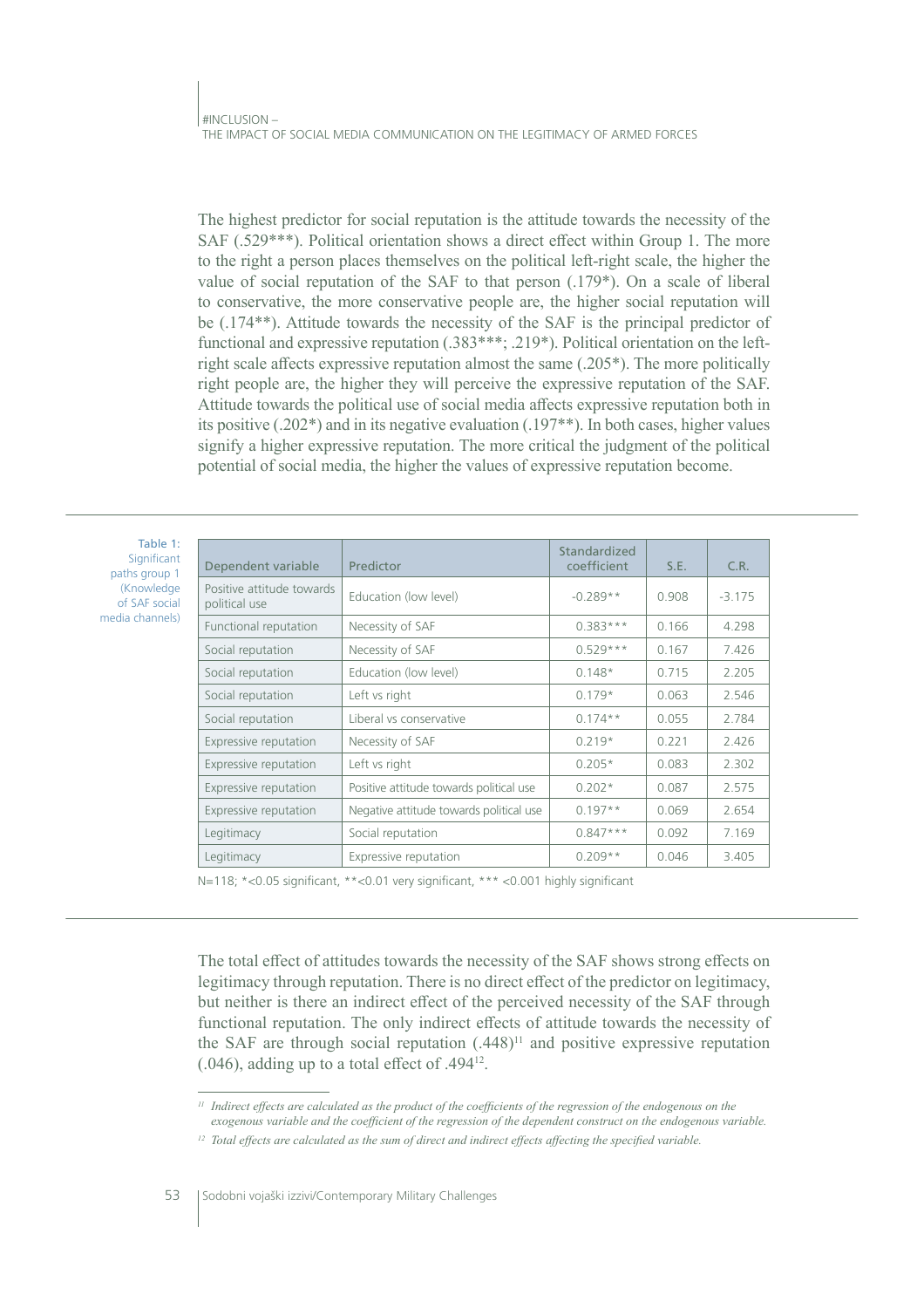As the explanatory power of the attitude towards the necessity of the SAF falls, political orientation steps in. Classification on a left-right scale gains an indirect effect through social  $(.152)$  and expressive reputation  $(.042)$ , resulting in a total indirect effect of .194. A politically right orientation leads to higher legitimacy values of the SAF. Being liberal or conservative shows some effect too, as an indirect effect through social reputation on legitimacy. The more conservative a person is, the higher the legitimacy of the SAF will be (.147).

#### 3.2.2 Group 2: No knowledge of the SAF channels, but social media use

Group 2 consists of those people who use social media, but do not know the SAF's channels (N=430). Again, the strongest and direct predictor for legitimacy is social reputation (.725<sup>\*\*\*</sup>; see Table 2), followed by the direct effects of expressive  $(.132***)$  and functional reputation, which now shows a highly significant effect on legitimacy (.113\*\*\*). Attitude towards the necessity of the SAF has a weak, but direct and significant, effect on legitimacy (.074\*). Overall, the model for Group 2 explains 87.5% of the legitimacy of the SAF (Group 1: 87.6%).

| Table 2:                                                                                              |                                            |                                         |                             |       |          |
|-------------------------------------------------------------------------------------------------------|--------------------------------------------|-----------------------------------------|-----------------------------|-------|----------|
| Significant<br>paths group 2<br>(No knowledge)<br>of the SAF<br>channels, but<br>social media<br>use) | Dependent variable                         | Predictor                               | Standardized<br>coefficient | S.E.  | C.R.     |
|                                                                                                       | Negative attitude<br>towards political use | Left vs right                           | $-0.101*$                   | 0.048 | $-2.016$ |
|                                                                                                       | Functional reputation                      | Necessity of SAF                        | $0.382***$                  | 0.097 | 7.873    |
|                                                                                                       | Functional reputation                      | Age (young cohort)                      | $-0.144**$                  | 0.176 | $-2.747$ |
|                                                                                                       | Functional reputation                      | Gender (male)                           | $-0.145***$                 | 0.136 | $-3.320$ |
|                                                                                                       | Social reputation                          | Necessity of SAF                        | $0.607***$                  | 0.093 | 15.442   |
|                                                                                                       | Social reputation                          | Age (young cohort)                      | $-0.165***$                 | 0.169 | $-3.900$ |
|                                                                                                       | Expressive reputation                      | Necessity of SAF                        | $0.371***$                  | 0.132 | 7.615    |
|                                                                                                       | Expressive reputation                      | Liberal vs conservative                 | $-0.100*$                   | 0.042 | $-2.218$ |
|                                                                                                       | Expressive reputation                      | Gender (male)                           | $-0.126**$                  | 0.186 | $-2.859$ |
|                                                                                                       | Expressive reputation                      | Positive attitude towards political use | $0.123**$                   | 0.058 | 2.963    |
|                                                                                                       | Legitimacy                                 | Functional reputation                   | $0.113***$                  | 0.029 | 3.953    |
|                                                                                                       | Legitimacy                                 | Social reputation                       | $0.725***$                  | 0.041 | 15.074   |
|                                                                                                       | Legitimacy                                 | Expressive reputation                   | $0.132***$                  | 0.020 | 4.985    |
|                                                                                                       | Legitimacy                                 | Necessity of SAF                        | $0.074*$                    | 0.062 | 2.416    |
|                                                                                                       |                                            |                                         |                             |       |          |

N=430; \*< 0.05 significant, \*\* < 0.01 very significant, \*\*\* < 0.001 highly significant

Attitude towards the necessity of the SAF affects social reputation the most  $(.607***)$ . Belonging to the youngest cohort of 15-30 years results in a lower social and functional reputation of the SAF  $(-.165***; -.144**)$ . Compared to Group 1,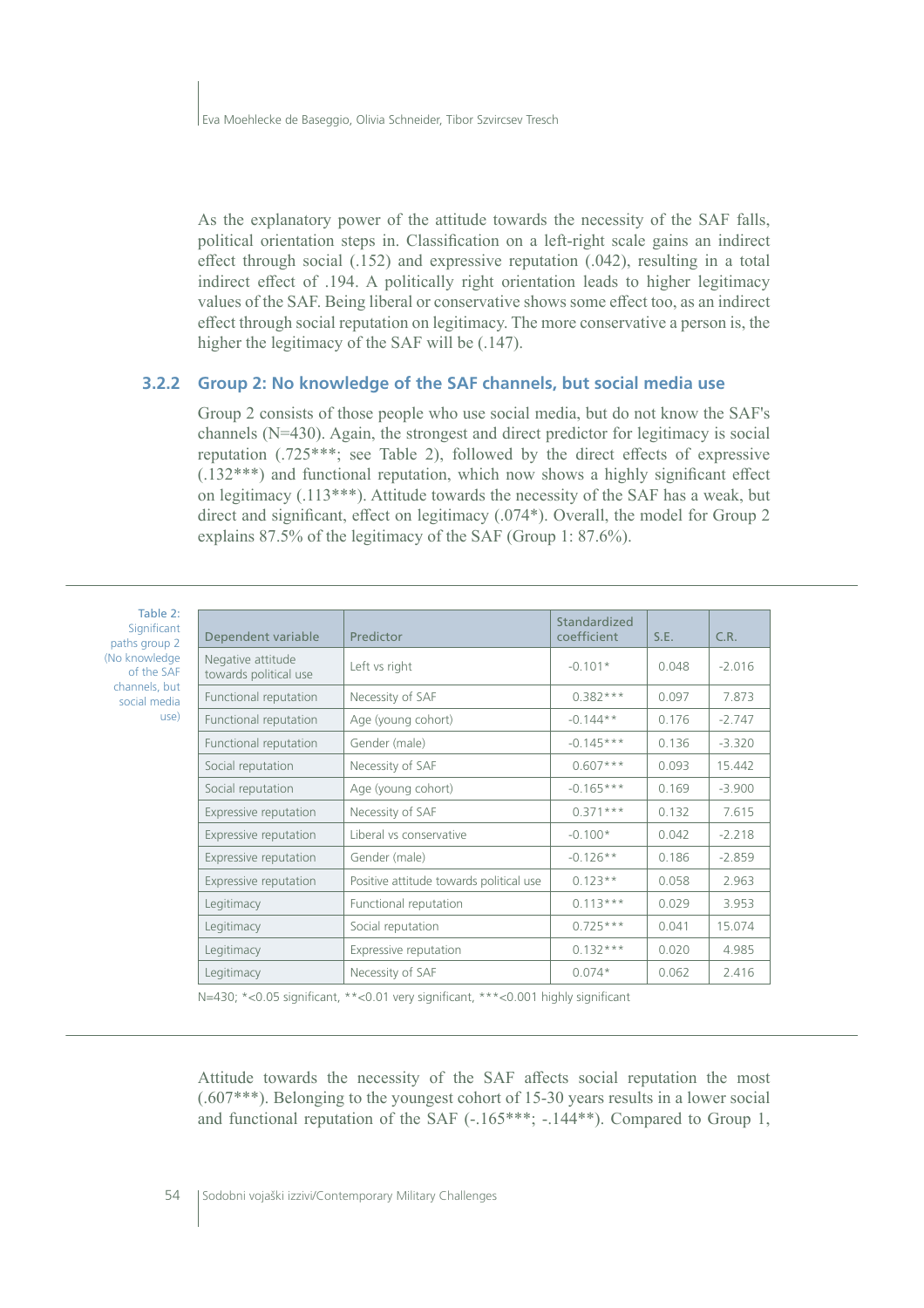attitude towards the necessity of the SAF gains a stronger effect on expressive reputation  $(.371***)$ , while the influence on functional reputation remains nearly the same  $(.382***)$ . High values in the positive political assessment of social media's potential affect positive expressive reputation  $(.123**)$ 

The total effect of the predictor attitude towards the necessity of the SAF gets stronger in Group 2 compared to Group 1. The model for Group 2 shows indirect effects of attitude towards the necessity of the SAF through social (.440), functional (.043) and expressive reputation (.049). The total effect of necessity of the SAF amounts .606.

### 3.2.3 Group 3: Do not use social media

For Group 3, those who do not use social media, the model explains 83.8% of the variance of legitimacy, 3.8% less than in Group 1. Legitimacy is mostly affected by the direct effect of social reputation (.654\*\*\*; see Table 3). Functional reputation also affects legitimacy (.188\*\*). The third direct and very significant effect is carried out by the attitude towards the necessity of the SAF, with a higher direct effect than in Group 2 (.181<sup>\*\*</sup>). Attitude towards the necessity of the SAF affects functional reputation the most, compared to the other groups  $(.456***).$ 

In Group 3, political opinion on the left-right scale affects expressive reputation, which is operationalized as the participants' attitude towards what impression the SAF creates with its social media presence  $(.201*)$ . The more right, the higher the expressive reputation becomes.

| Table 3:<br>Significant Paths<br>Group 3 (No<br>Social Media<br>Use) | Dependent variable                         | Predictor                               | Standardized<br>coefficient | S.E.  | C.R.     |
|----------------------------------------------------------------------|--------------------------------------------|-----------------------------------------|-----------------------------|-------|----------|
|                                                                      | Positive attitude towards<br>political use | Liberal vs conservative                 | $-0.274**$                  | 0.057 | $-3.277$ |
|                                                                      | Functional reputation                      | Necessity of SAF                        | $0.456***$                  | 0.143 | 5.681    |
|                                                                      | Social reputation                          | Necessity of SAF                        | $0.633***$                  | 0.143 | 9.209    |
|                                                                      | Expressive reputation                      | Positive attitude towards political use | $0.418***$                  | 0.105 | 5.358    |
|                                                                      | Expressive reputation                      | Left vs right                           | $0.201*$                    | 0.079 | 2.475    |
|                                                                      | Legitimacy                                 | Functional reputation                   | $0.188**$                   | 0.058 | 3.256    |
|                                                                      | Legitimacy                                 | Social reputation                       | $0.654***$                  | 0.075 | 7.465    |
|                                                                      | Legitimacy                                 | Necessity of SAF                        | $0.181**$                   | 0.118 | 2.722    |

N=145; \*< 0.05 significant, \*\* < 0.01 very significant, \*\*\* < 0.001 highly significant

In the group of those who do not use social media at all, the total effect of the predictor attitude towards the necessity of the SAF shows the most powerful total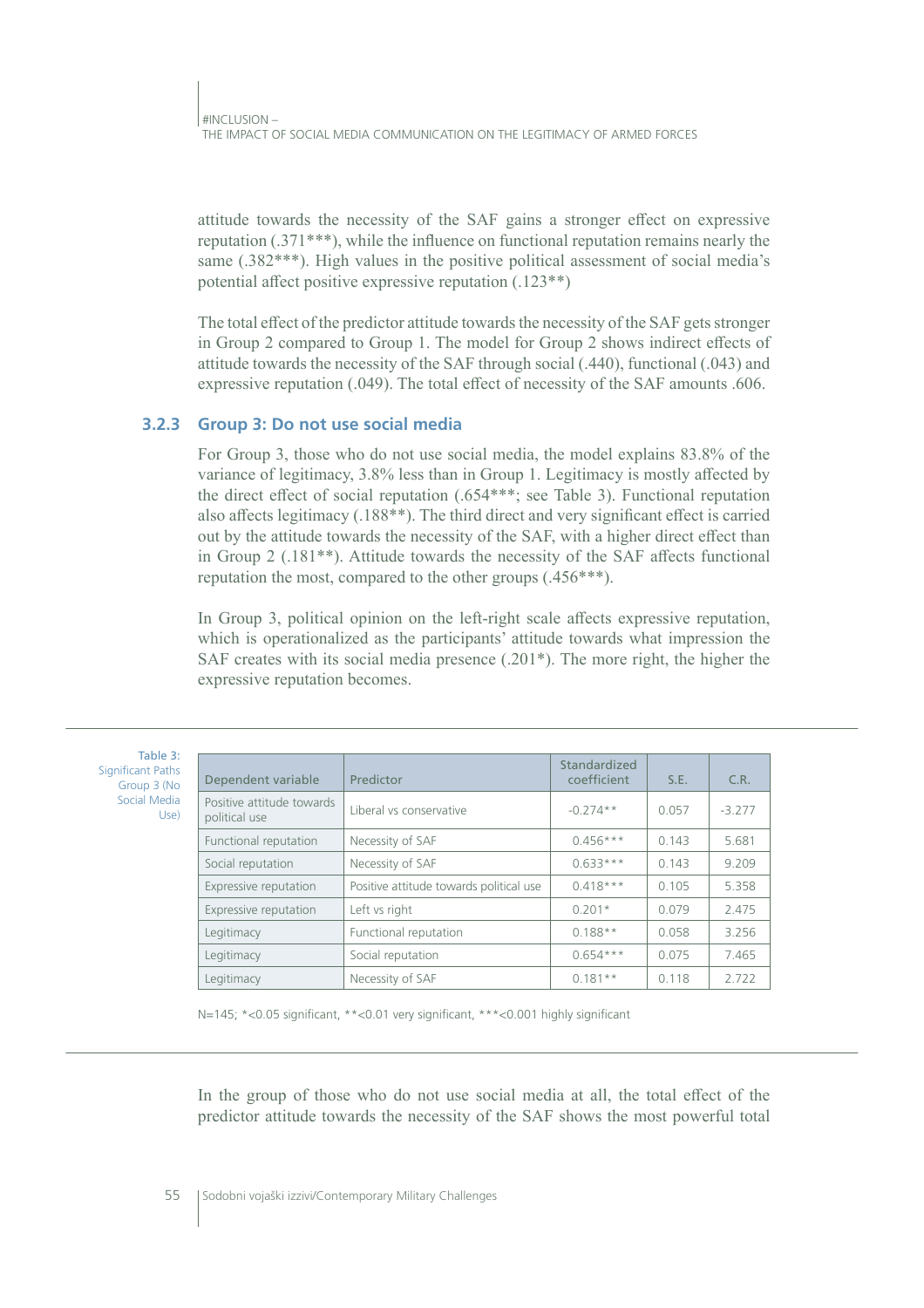effect. Again, there is a direct effect of attitude towards the necessity of the SAF on legitimacy, higher than in Group 2 (.181<sup>\*\*</sup>). In Group 3, there is no more influence of expressive reputation on legitimacy, but only indirect effects of attitude towards the necessity of the SAF through social reputation  $(.415)$  and functional reputation  $0.086$ , adding up to a total effect of the necessity of the SAF on legitimacy of .682.

#### **4 DISCUSSION**

The results presented in the above section show that the SAF enjoy high legitimacy amongst the Swiss, a long-term phenomenon (see Szvircsev Tresch et al., 2018). Almost 88% of the variance of legitimacy are explained by the structural equation model. This is not surprising, as reputation and legitimacy are entangled concepts, so the explanatory power of reputation for legitimacy is by definition high.

#### **4.1 Do good and make it known**

In Group 1, functional reputation does not have a significant effect on legitimacy, but expressive reputation does. This is an astonishing result. Functional reputation stands for satisfaction with performance linked to the missions of the SAF. As Figure 1 illustrates, those who know the SAF's social media channels show high values for functional reputation; however, this does not significantly affect legitimacy. Expressive reputation conversely has a highly significant effect on the SAF's legitimacy. Performing to the best of the SAF's ability is not enough. The services need to be made visible to have an effect on legitimacy. The SAF need to both deliver, and to make their performance known.

In doing this, they need to keep in mind that the public perception of their social media communication cannot be completely controlled, but is constantly subjected to an ongoing debate about social media.

#### **4.2 The uniting power of social media communication**

One of the two principal predictors for the legitimacy of the SAF is the attitude towards the necessity of the SAF. Of those who do not use social media, the indicator shows the strongest influence on legitimacy. Those who find the SAF to be a necessity show higher legitimacy values. The indicator loses power if the participants use social media, and even more if they know the SAF channels. What does this mean? On social media platforms, people are subjected to a broad range of different opinions (Barbera, 2015). Despite the often cited effects of filter bubbles or echo chambers (Pariser, 2011), social media use does not necessarily result in a single-edged opinion-forming eventually leading to polarization, but may result in the opposite effect (Barbera, 2015). Being confronted with different opinions to one's own stimulates reflection and enhances further opinion-forming. This reflective process further fosters a functioning deliberative public sphere, which profits democratic societies. Decisions become more legitimate and more rational (Habermas, 1984) and thereby political comprehension increases (Habermas, 1998).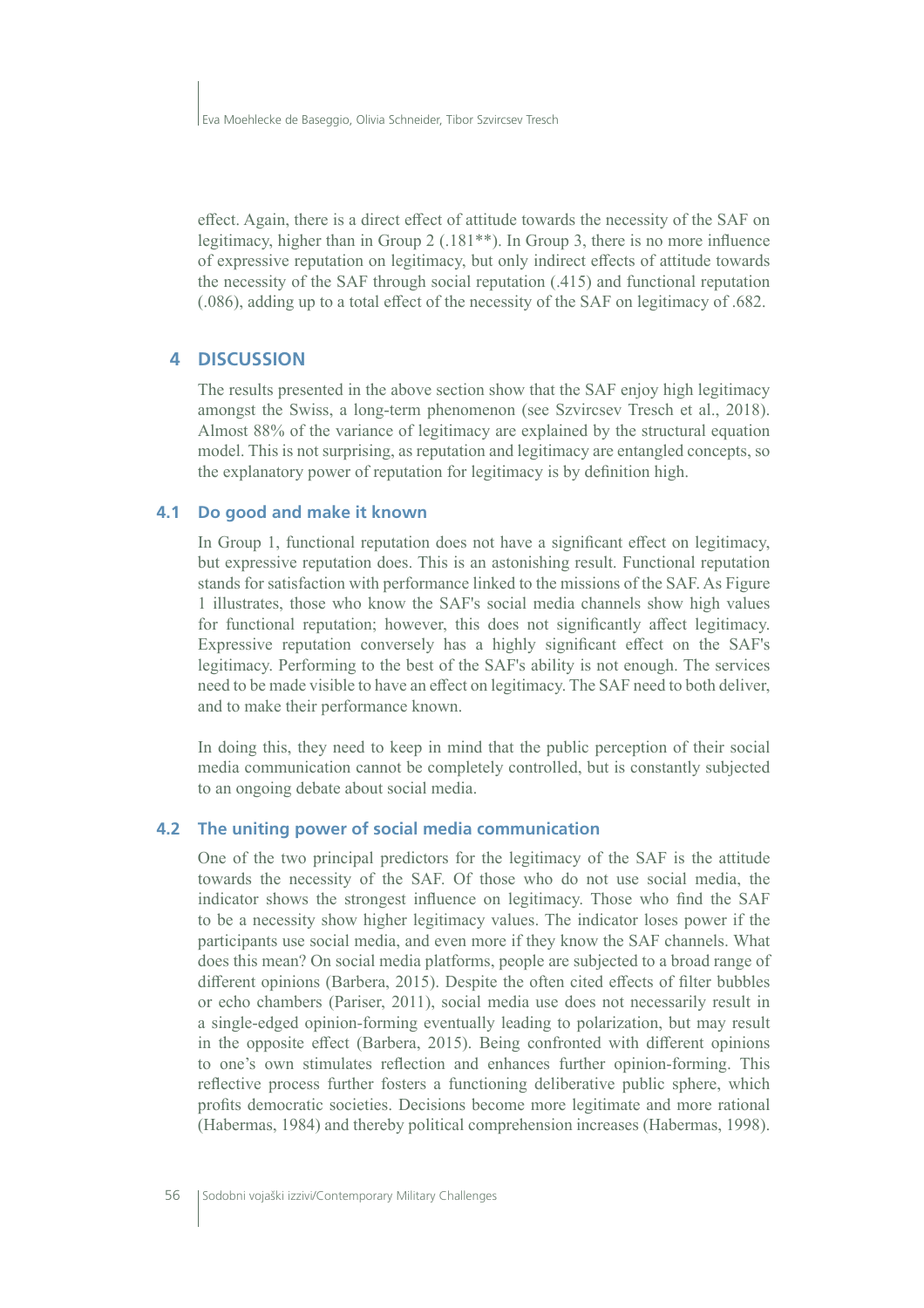For those who use social media and know the SAF channels, the effect of the indicator attitude towards the necessity of the SAF becomes even weaker. This group is reached by the information the SAF publishes on their channels. Even if they do not actively consume the information, they perceive the SAF as communicating. Ho and Cho (2016) have shown that the mere visibility of communication contributes to trust in the communicating party. Trust is a precursor of legitimacy (Suchmann,  $1995$ ).

The present findings show that the SAF and their social media presence enjoy high **Conclusion** legitimacy, not only with those who are in favour of the SAF anyway, but also with those whose attitude towards the SAF is of a more sceptical or critical nature. This is of fundamental importance. To be legitimate, actors in the political system should aim for the support of all population groups, not only of the largest ones (Imhof, 1996). If the SAF tried to only serve those who are already convinced of their necessity, it would lose sight of important target groups for strengthening its legitimacy. If it manages to reach those who need to be convinced of the legitimacy of the SAF, it will effectively increase trust and legitimacy. A weakening effect of the attitude towards the necessity of the SAF by merely knowing the SAF's social media channels was shown. This does not mean that a strong conviction of the necessity of the SAF loses its meaning. Neither does it equal a strong conviction of the necessity of the SAF being wrong. What it does mean, though, is that through social media communication, the SAF is managing to reach those who do not share a strong conviction of the necessity of the SAF. Still, legitimacy values are the highest amongst this group. This is corroborated by findings of Sicherheit's 2018 study (Szvircsey Tresch et al., 2018). They show that one of the particularities of social media as a communication channel of the SAF is that whereas more traditional communication channels are principally known by people in favour of the armed forces, social media reaches population groups which are neutral or not in favour of them. Thus, social media clearly need to be considered in strategic communication. Obviously the SAF should continue to expand their social media communication and to make their performance known to the public.

#### **Bibliography**

- 1. Ajzen, I. and Gilbert Cote, N., 2008. Attitudes and the Prediction of Behavior', in W. D. Crano and R. Prislin (Eds.), Attitudes and Persuasion, New York: Psychology Press, pp 289-311
- 2. Baltes-Götz, B., 2008. Analyse von Strukturgleichungsmodellen mit Amos 16.0. https:// www.unitrier.de/fileadmin/urt/doku/amos/v16/amos16.pdf, 6 February 2019.
- 3. Barbera, P., 2015. How Social Media Reduces Mass Political Polarization. Evidence from Germany, Spain and the U.S. Paper prepared for the 2015 APSA Conference. www. pablobarbera.com, 29 June 2018.
- 4. Brainard, L. A. and McNutt, J. G., 2010. Virtual Government-Citizen Relations: Informational, Transactional or Collaborative?', Administration & Society, Vol. 42, No. 7, pp 836-858.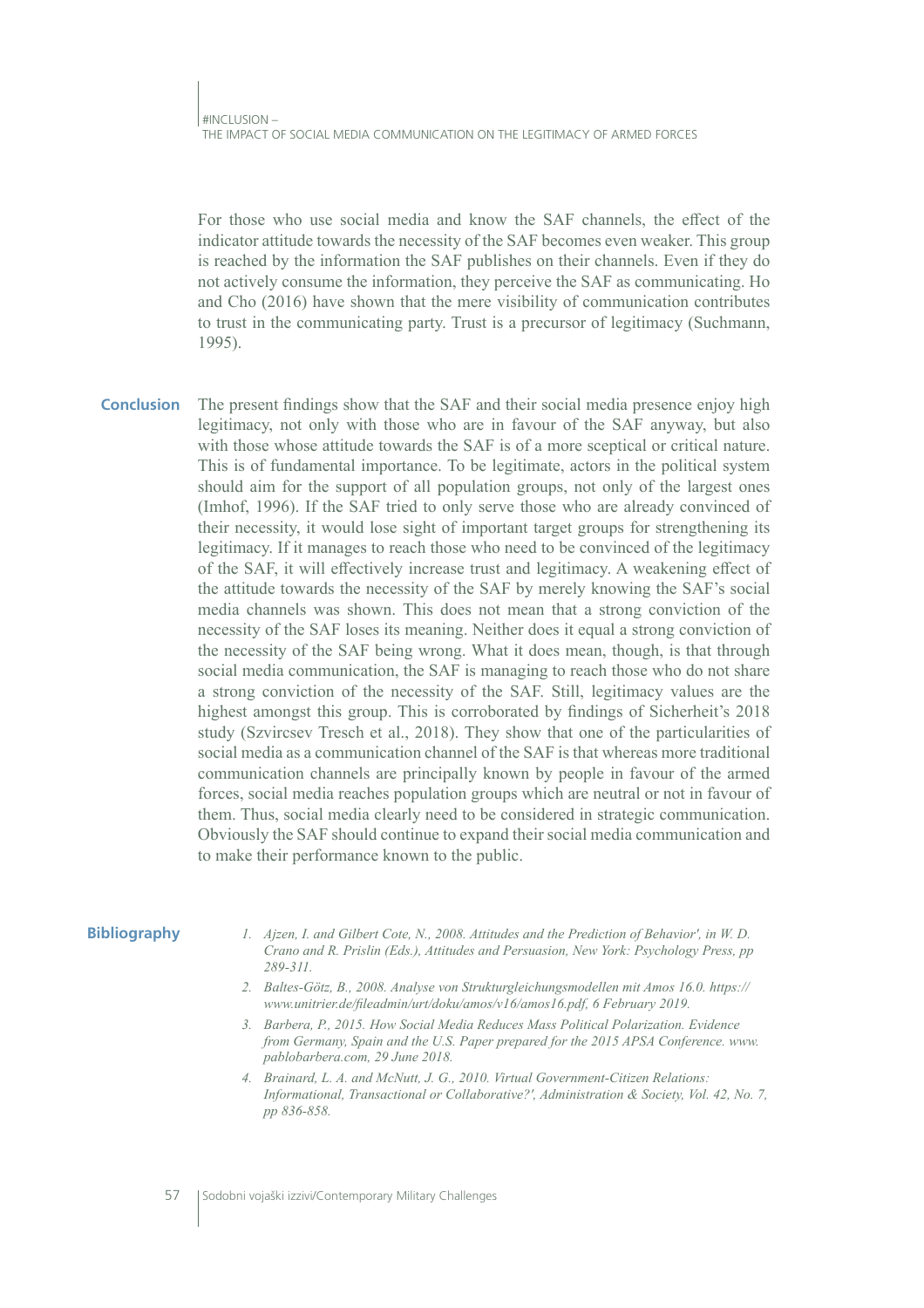#### Eva Moehlecke de Baseggio, Olivia Schneider, Tibor Szvircsev Tresch

- 5. Braun, D. and Schmitt, H., 2009. Politische Legitimität, in Kaina, V. and Römmele, A. (Eds.), Politische Soziologie. Ein Studienbuch, Wiesbaden: VS Verlag für Sozialwissenschaften, pp 53-82.
- 6. Von Bredow, W., 2008. Militär und Demokratie in Deutschland. Eine Einführung. Wiesbaden: Springer VS.
- Deephouse, D. L. and Carter, S. M., 2005. An Examination of Differences Between  $\mathcal{I}$ Organizational Legitimacy and Organizational Reputation, Journal of Management Studies, Vol. 42, No. 2, pp 329-360.
- 8. Deverell, E.; Olsson, E.; Wagnsson, C.; Hellman, M. and Johnsson, M., 2015. Understanding Public Agency Communication: the Case of the Swedish Armed Forces, Journal of Public Affairs, Vol. 15, No. 4, pp 387-396.
- DiMaggio, P. J., 1988. Interest and Agency in Institutional Theory, in L.G. Zucker (Ed.),  $\overline{Q}$ Institutional Patterns and Organizations, Cambridge, MA: Ballinger, pp 3-22.
- 10. Dogan, M., 1992. Conceptions of Legitimacy, in Mary Hawkesworth and Maurice Kogan, 1992 (Eds.), Encyclopedia of Government and Politics. Volume 1. London, New York: Routledge, pp 116-128.
- 11. Eisenegger, M. and Imhof, K., 2007. Das Wahre, das Gute und das Schöne: Reputations-Management in der Mediengesellschaft. Fög discussion paper 2007-0001. Fög-Forschungsbereich Öffentlichkeit und Gesellschaft.
- 12. Eisenegger, M. and Schranz, M., 2015. Unternehmen, moralische Risiken und Reputationsmanagement. Unternehmensreputation öffentlichkeits-soziologisch modelliert. in Hüther, M.; Bergmann, K. and Enste, D. H., 2015 (Eds.), Unternehmen im öffentlichen Raum. Zwischen Markt und Mitverantwortung, Wiesbaden, Springer Fachmedien, pp 133-149.
- 13. Fombrun, C., 1996. Reputation: Realizing Value from the Corporate Image. Boston: Harvard Business School Press.
- 14. Foos, F.; Kostadinov, L.; Marinov, N. and Schimmelfennig, F., 2015. Does Social Media Promote Civic Activism? A Field Experiment with a Civic Campaign. https://ssrn.com/ abstract=2704356, 5 May 2017.
- 15. Grimmelikhuijsen, S. G. and Meijyer, A. J., 2013. Social Media and Police Legitimacy. The Limited Positive Effect of Tweeting Police Success Stories. Paper presented in Permanent Study Group I of the annual EGPA Conference Edinburgh, Scotland.
- 16. Habermas, J., 1984. Moralbewusstsein und kommunikatives Handeln. Frankfurt a. M.: Suhrkamp.
- 17. Habermas, J., 1998. Faktizität und Geltung. Beiträge zur Diskussionstheorie des Rechts und des demokratischen Rechtsstaats. Frankfurt am Main: Suhrkamp Verlag.
- 18. Ho, A. T. and Wonhyuk, C., 2016. Government Communication Effectiveness and Satisfaction with Police Performance. A Large-Scale Study, Public Administration Review, 2017, Vol. 77, No. 2, pp 228-239.
- 19. Imhof, K., 1996. Öffentlichkeit als historische Kategorie und als Kategorie der Historie, Schweizerische Zeitschrift für Geschichte, Vol. 46, pp 3-25.
- 20. Imhof, K., 2006. Theorie der Öffentlichkeit. Fög discussion paper 2007-0001. Fög-Forschungsbereich Öffentlichkeit und Gesellschaft.
- 21. Kline, R.B., 2005. Principles and Praxis of Structural Equation Modeling. New York: Guilford Press.
- 22. Lee, D., and Van Ryzin, G. G., 2018. Bureaucratic Reputation in the Eyes of Citizens: An Analysis of US Federal Agencies, International Review of Administrative Sciences, pp 1-18.
- 23. Olsson, E.; Deverell, E.; Wagnsson, C. and Hellman, M. 2016. EU Armed Forces and Social Media: Convergence or Divergence?, Defence Studies, Vol. 16, No. 2, pp 97-117.